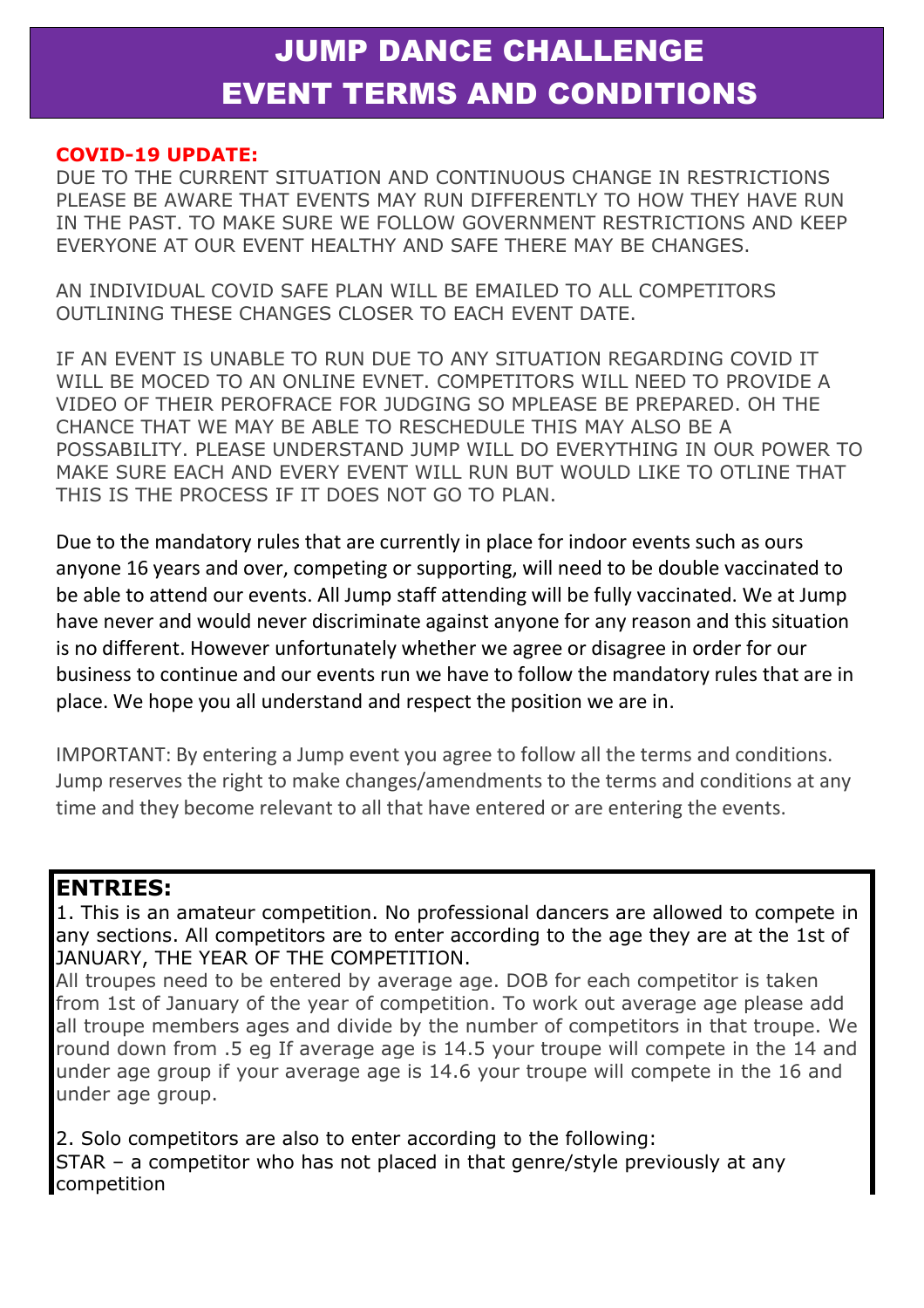ALL STAR – a competitor who has placed in that genre/style previously in any age group of any competition

Please note that if there is 3 or less in a section star and all star will be combined

3. Duo/trio/quad and Troupe only have section level.

4. The closing date for entries will change according to the event, however, the event will close if sold out before closing date.

5. It is prohibited for competitors to have been taught by the judge anytime during the 12 months prior to the commencement of Jump. This excludes independent programs and coaches as long as choreography has not been taught.

6. Competitors must enter the name of the studio or choreographer who has taught the routine performed. A competitor may enter solo/duo/trio/quad as independent if they have choreographed their own routine.

7. The organisers reserve the right to combine/eliminate or amend any sections based on entries received. Additional dates may be added to the competition if needed.

8. Jump has the right to change the age section you compete in if they believe you have entered into the incorrect age section.

9. All competitors must purchase a compulsory competitor pass at the time of booking for each event.

10. All competitors compete at their own risk during the entire challenge. Jump, its staff and volunteer members do not take any responsibility for any lost property at the event.

11. All our events are non-refundable. Once you have made payment, refunds or transfers are not permitted. If you are unable to attend your event due to an injury you must contact Jump within 7 days of the completion of the event to discuss if you are eligible for a transfer or credit note. You will need to provide documentation requested by Jump. Each individual situation will be assessed and Jump has the final say.

If an event can no longer go ahead due to the impact of Covid-19 in some way it will either be postponed or be moved to an online event. This is at the discretion of the Jump admin team. It is the competitors responsibility to have a recorded video of their routine ready in the case that this happens. Old or new videos can be used. Further details are in the Online Competition section of these terms and conditions. By entering our event you understand and agree to the following terms and conditions.

### **CHECK-IN:**

12. All competitors must check in at the registration desk BEFORE entering the change rooms or theatre.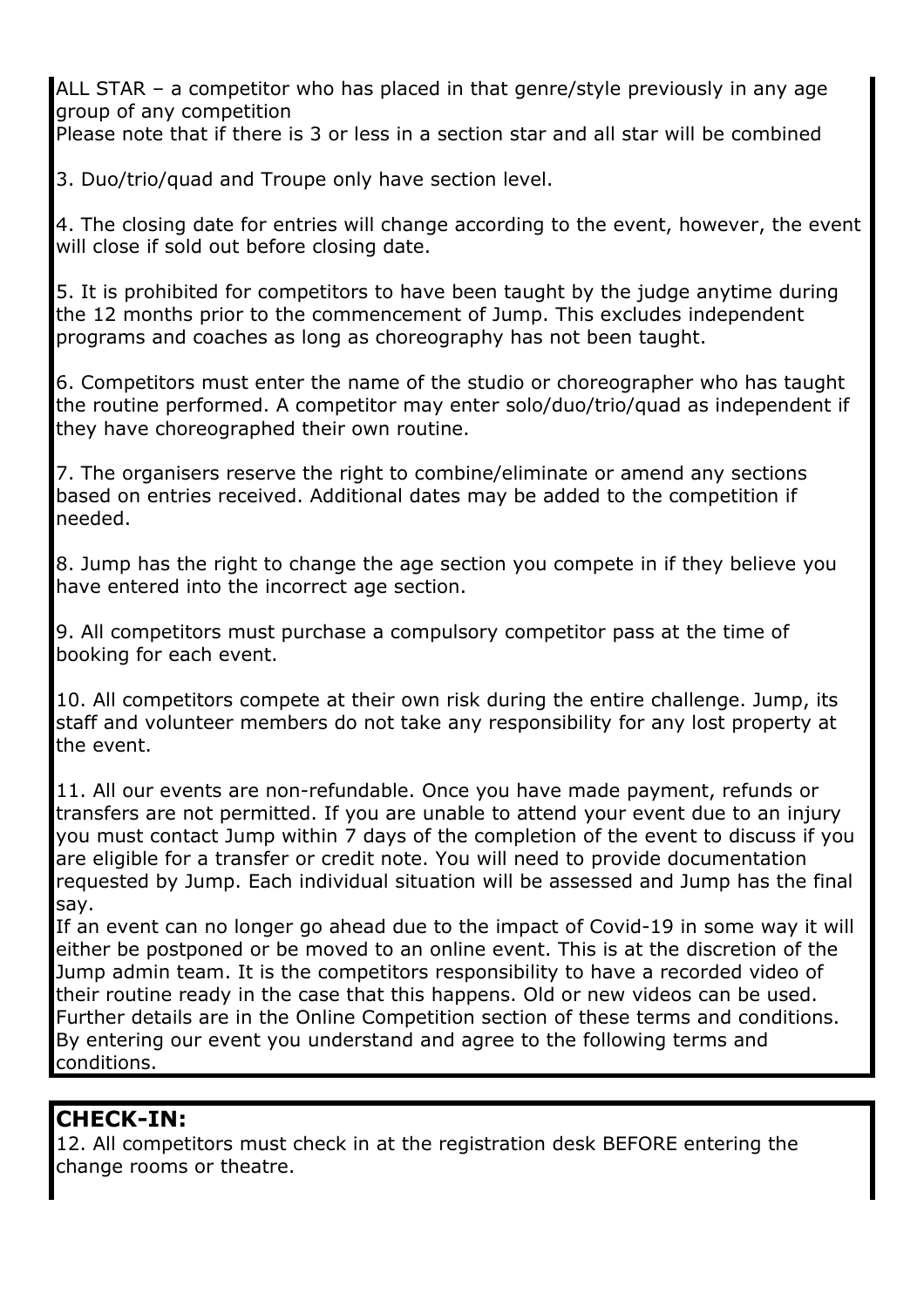13. Schools entered in the troupe sections of the challenge will need to appoint one person to register before their school can enter the change rooms. They will be given 2 wristbands for teachers to use for the entire challenge.

14. All competitors must have their birth certificate/copy of birth certificate ready to present for proof of age if requested. Failure to do so will result in competitor not being able to compete or in the case of already having competed will be disqualified.

#### **GENERAL:**

15. All dance sections must contain 80% dance content (excluding acro section).

16. Song & Dance/Tap should have 50% Song and 50% Dance.

17. There is to be no lyrics in the song component of Song and Dance/Tap sections.

18. Song & Tap and Tap Troupes, all members must wear tap shoes.

19. No rehearsal is allowed on stage at any time during the challenge.

20. Prizes will be presented on stage at session awards. Additional award sessions may be included, please refer to individual event programs. Competitors can either stay in costume or their dance school uniform. They may not come on stage in casual clothing. Competitors are to stay in costume for Championship dancer awards. Solo and duo/trio competitors must be present at the time of presentation to accept awards. Troupes are to have at least 3 representatives on stage to accept awards. Top Scoring and special awards will be awarded as per program for each event.

21. If the challenge is running early, it will not run any earlier than 1 hour ahead of time. It is the competitors responsibility to be there on time for their section.

22. Protests are to be made in writing to the organisers within 30 minutes of the completion of the section. Organisers decision is final.

23. Any competitors, relative or a teacher who approaches a judge before and during the competition will result in disqualification.

24. No video or photography is permitted backstage or in the theatre/performance hall. Under government copyright, privacy and safety laws of all unauthorized recording of sound and image is strictly prohibited. Offenders will be requested to exit the venue and delete illegally copied sound/vision. When entering our events you give consent for Jump and any outside companies hired to take photos/video to use photos/video taken for promotional use including but not limited to social media.

25. Areas of the theatre including auditorium, change rooms, bathrooms and foyers must be clean and tidy at all times. Where additional charges are imposed by venues on the organisers, the organisers will forward on charges for cleaning and damage to applicable schools or competitors.

26. OH&S guidelines must be adhered to at all times.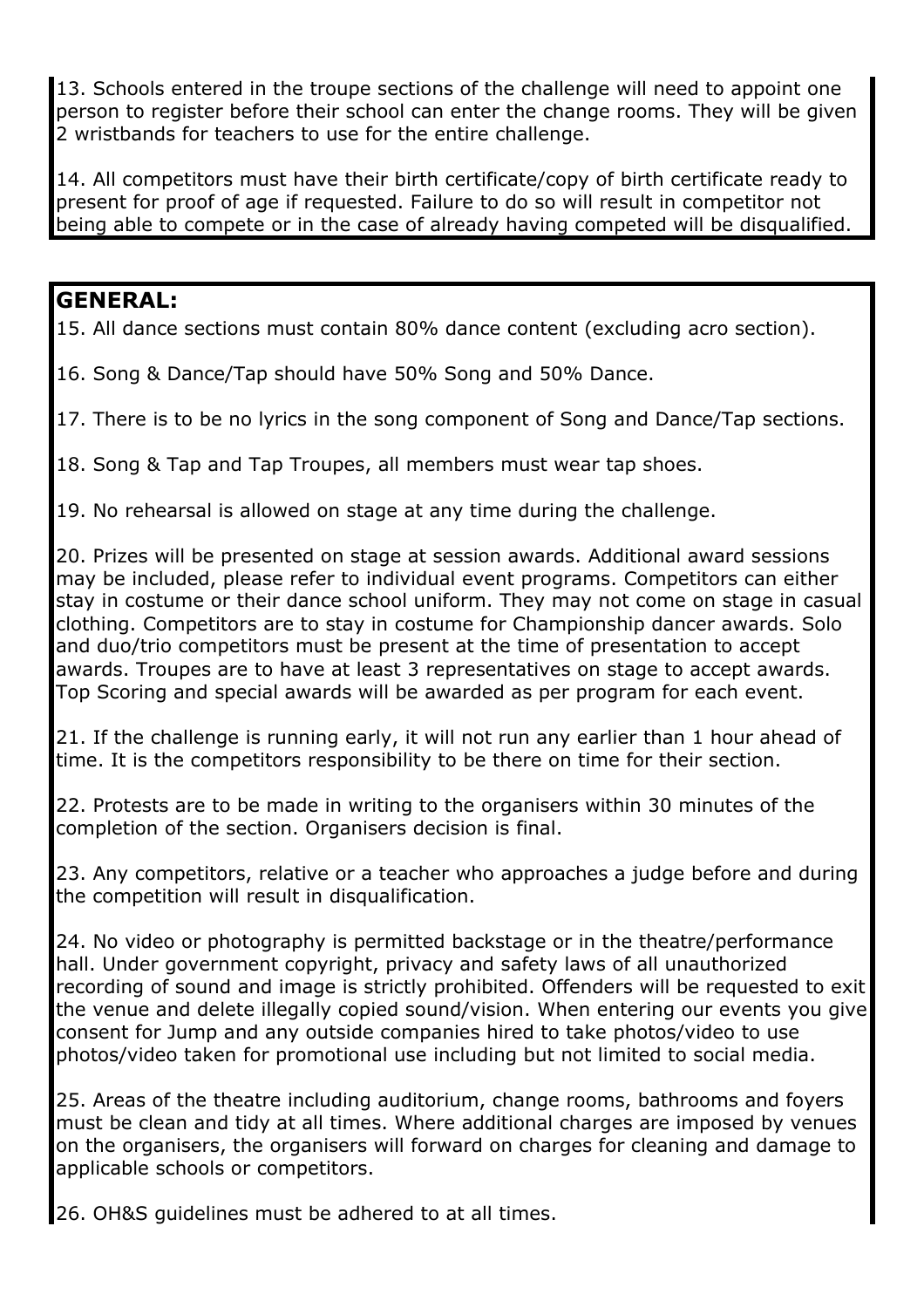27. Competitors will appear in the order in which they are listed in the program. Competitor will be announced and if not present will have until the end of the section to report side stage. In the case that they do not report by the end of the section they will not be able to perform.

28. All competitors must wear stockings to perform unless wearing shorts/pants knee length and below. There will be a 5 point deduction in the event that stockings are not worn.

29. For the safety of all competitors, no knee drops are permitted unless wearing knee pads. Competitor/troupes will receive a 5 point deduction in the event that knee pads have not been worn.

### **MUSIC:**

30. TIME LIMITS

Solo/Duos/Trios – Max 3 minutes. Troupes - Max 5 minutes.

31. We will be using Music Uploads for all events. You will need to purchase a package from music uploads which starts from \$5 for the year and then an additional small charge per event. Further details will be provided for you closer to your event. ALL MUSIC MUST BE UPLOADED THROUGH THIS PLATFORM.

32. All competitors should check that music has been received and ready at registration desk on arrival.

33. Any music within tap sections should have no Tap sound effects.

34. Time limits must be strictly adhered to. Performances that run over the time limit will receive a 5 point deduction.

35. Timing begins once a performance commences or the music starts whichever comes first.

# **PROPS, CURTAINS, LIGHTING:**

36. All props used are the sole responsibility of the competitors and their teachers.

37. Props must be removed from the side of the stage at the end of troupe sections and taken home that evening.

38. No fresh fruit, vegetables, flowers, hay bales or glass will be permitted on stage.

39. No special lighting effects are used for any section. There will be no black outs or curtain in between acts.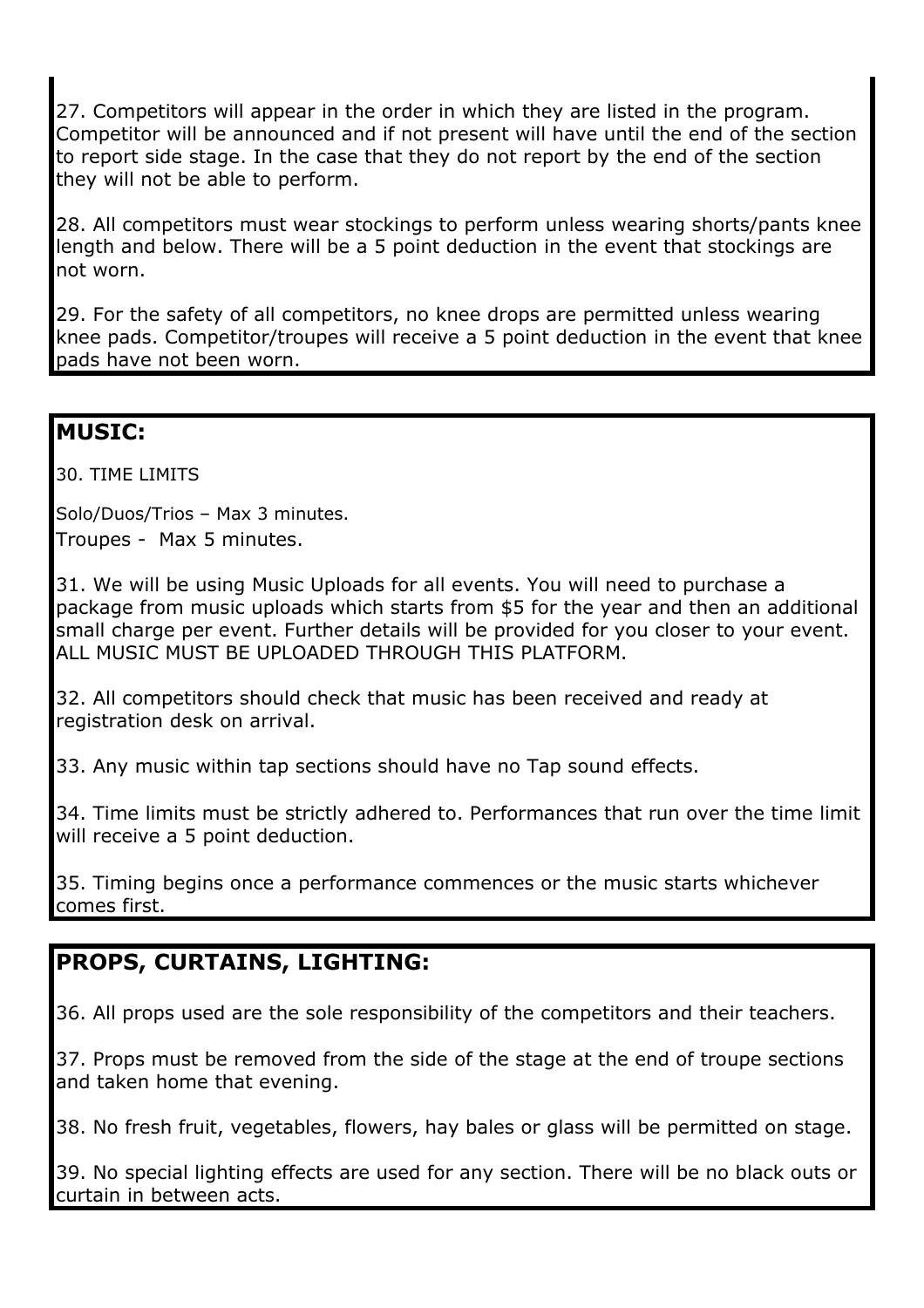# **THEATRE:**

40. No food or drink is to be permitted in the theatre auditorium.

41. No smoking is permitted anywhere in the building. You must be outside the buildings perimeter.

42. The organisers of Jump Dance Challenge expect the behaviour of both the audience and competitors to be friendly, supportive and encouraging, to all competitors.

### **IMPROVISATION:**

#### 43.*Group Improvisation sections:*

All competing competitors will have a number on the front of their dance attire and perform on stage at the same time, an elimination process will be used to determine  $1<sup>st</sup>$ ,  $2<sup>nd</sup>$  and  $3<sup>rd</sup>$  placing.

Competitors can wear costume, dance attire or dance uniforms. Must be neat and tidy.

## **SOLO CHAMPIONSHIP DANCER**:

44. There will be four sections available for championship dancer if 3 or more competitors are in each section, in the case that there is less than 3 competitors in a section, sections will be combined.

Petite Championship – 4 and Under & 6 and Under (Star and All Star combined) Junior Championship – 8 and Under & 10 and Under (Star and All Star combined) Intermediate Championship – 12 and Under & 14 and Under (Star and All Star combined)

Senior Championship – 16 and under and Open Age (Star and All Star combined) Sections may be eliminated or combined if required.

45. We believe that you should earn your place to compete for this title, therefore, to qualify for Championship Dancer you have to place 1<sup>st</sup>, 2<sup>nd</sup> or 3<sup>rd</sup> in any solo section throughout the competition. If you chose to enter you must register at the registration desk no later than 4 hours before Championship sections are scheduled to begin with a \$40 entry fee payment. All competitors are to enter Championship Dancer in their correct age group regardless of the age group they competed in throughout the challenge.

46. Each competitor may only compete ONCE in championship dancer. If a competitor qualifies for more than one act they must only chose one. The routine must be the same routine that they qualified with.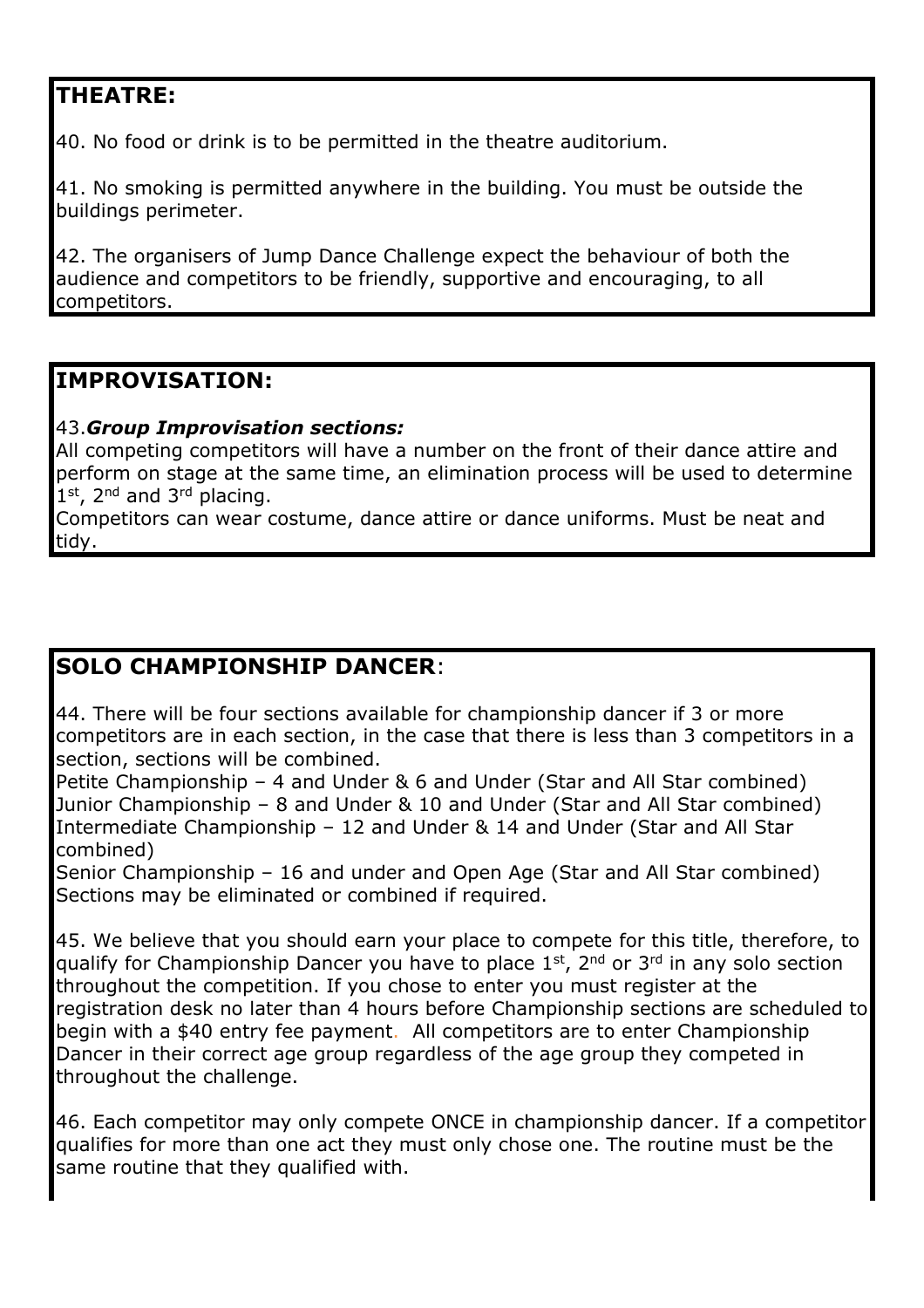47. Winners will receive the title of JUMP CHAMPIONSHIP DANCER, a trophy and may also receive extra prizes in the form of vouchers or cash.

48. Championship Dancer sections will be performed as scheduled in program. To be able to enter Championship Dancer at National Championships competitor must have PERFORMED in a Championship Dancer section at one or more of the heats throughout that year.

## **TOP 5 HIGHEST SCORING SOLOIST AWARD AND JUDGE'S AWARDS:**

49. Highest Scoring soloist is announced at the time of Championship Dancer adjudication. If more than one competitor has the top score, their second highest score is then considered and so forth. In the event that a competitor does not have a second score or further they will go below the competitor who does have a second score. The top 5 ranking soloist will be determined in this way.

50. Judges Award, this award is given out to soloist who show a great understanding of their styles of dance, show great commitment to their styles of dance and overall are outstanding to judge. These awards are only given by the judge.

51. All awards are at the Judge's discretion.

# **HIGHEST SCORING TROUPE AND SPECIAL AWARDS**

52. Highest Scoring troupe will be awarded at each Heat where troupes are performing. This will be awarded at the end of the event.

53. Special awards will be announced at each session awards.

54. All awards are at the Judge's discretion.

# **QUALIFYING FOR NATIONAL CHAMPIONSHIPS:**

55. To qualify for National Championships you must receive a score of 80 and above at your regional Heat. You must qualify for each style individually. You can then perform the same or new routine at Championships but it must be in the style you have qualified for.

56. To qualify for Solo Championship Dancer you must have PERFORMED in a Solo Championship Dancer section at any regional heat throughout the qualifying period. Any style can be performed however it must not be a routine already performed at National Championships.

# **ONLINE EVENTS:**